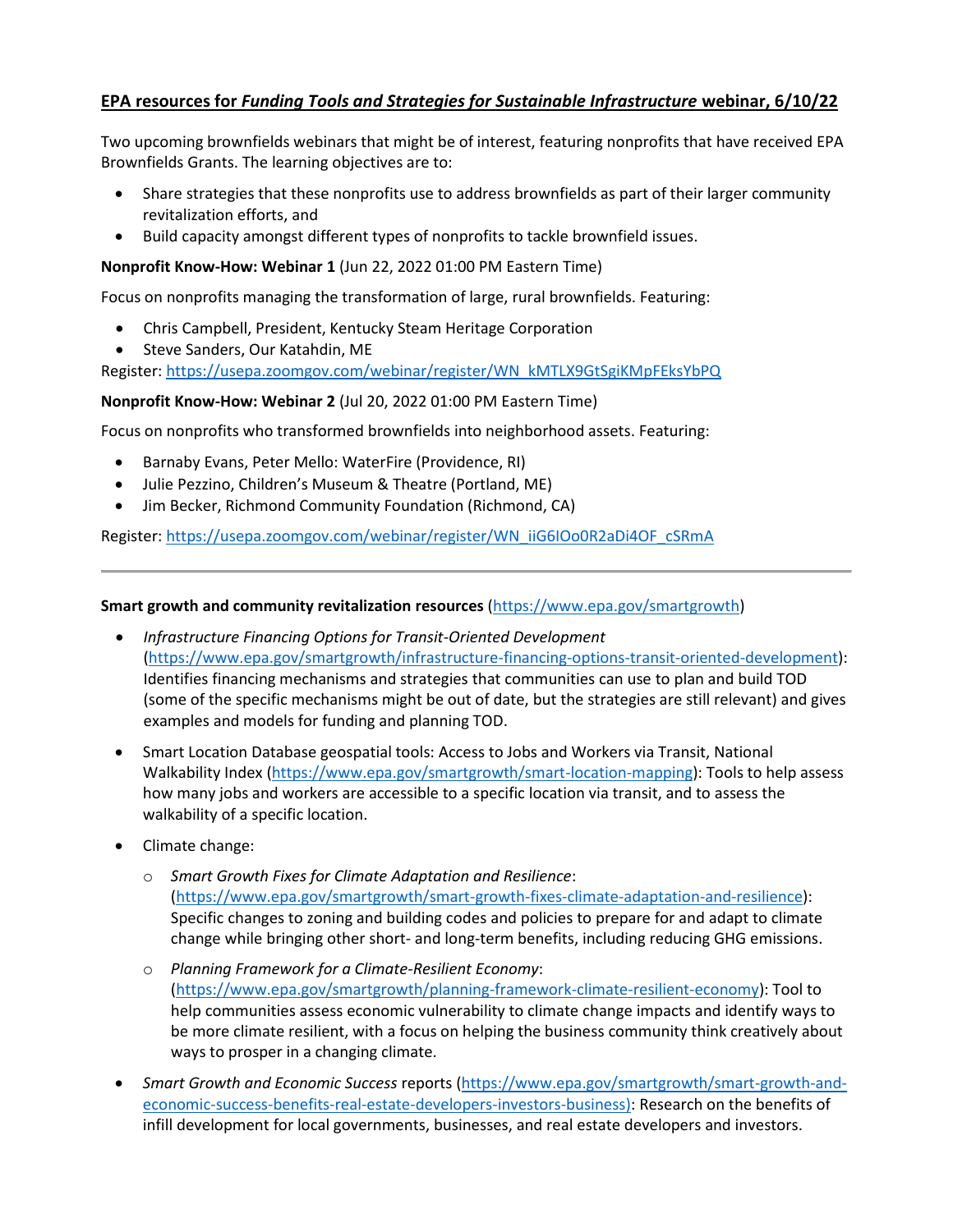- *Essential Smart Growth Fixes* publications [\(https://www.epa.gov/smartgrowth/essential-smart](https://www.epa.gov/smartgrowth/essential-smart-growth-fixes-communities)[growth-fixes-communities\)](https://www.epa.gov/smartgrowth/essential-smart-growth-fixes-communities): Specific code changes for cities, suburbs, and rural communities.
- Technical assistance programs [\(https://www.epa.gov/smartgrowth/smart-growth-technical](https://www.epa.gov/smartgrowth/smart-growth-technical-assistance-programs)[assistance-programs\)](https://www.epa.gov/smartgrowth/smart-growth-technical-assistance-programs): None are currently open for applications; sign up for our newsletter to be notified when we are accepting applications.

#### **Brownfields resources** [\(https://www.epa.gov/brownfields\)](https://www.epa.gov/brownfields)

- Brownfields Job Training Grants (open now until Aug. 2, 2022) provide environmental training for residents impacted by brownfield sites in their communities.
- Grants anticipated to open for solicitation in September 2022:
	- o Multipurpose Grants provide funding to conduct a range of eligible assessment and cleanup activities at one or more brownfield sites in a target area.
	- $\circ$  Assessment Grants provide funding for brownfield inventories, planning, environmental assessments, and community outreach.
	- o Revolving Loan Fund Grants provide funding to capitalize loans to clean up brownfield sites.
	- $\circ$  Cleanup Grants provide funding to carry out cleanup activities at brownfield sites owned by the applicant.

### **Water infrastructure resources** [\(https://www.epa.gov/waterfinancecenter\)](https://www.epa.gov/waterfinancecenter)

- Links to technical assistance, financing programs, and helpful information on effective financing
- Check your State Revolving Funds for clean water and drinking water
- WIFIA (not currently open for application; sign up for their newsletter to be notified when applications are being accepted):<https://www.epa.gov/wifia>

#### **Green infrastructure resources** [\(https://www.epa.gov/green-infrastructure\)](https://www.epa.gov/green-infrastructure)

• Links to guides, funding from other sources, and other helpful info

**Environmental justice resources** [\(https://www.epa.gov/environmentaljustice\)](https://www.epa.gov/environmentaljustice):

- Grant programs (none open right now), tools for meaningful public engagement and collaborative problem-solving
- EJSCREEN [\(https://www.epa.gov/ejscreen\)](https://www.epa.gov/ejscreen) Mapping tool with demographic and environmental data to show where populations are overburdened

#### **Non-EPA resources mentioned in the presentation:**

- "Infrastructure coordinators help cities pursue funding, evaluate projects," Smart Cities Dive, May 23, 2022: [https://www.smartcitiesdive.com/news/infrastructure-coordinators-help-cities-pursue](https://www.smartcitiesdive.com/news/infrastructure-coordinators-help-cities-pursue-funding-evaluate-projects/624212/)[funding-evaluate-projects/624212/](https://www.smartcitiesdive.com/news/infrastructure-coordinators-help-cities-pursue-funding-evaluate-projects/624212/)
- U.S. Climate Resilience Toolkit [\(https://toolkit.climate.gov\)](https://toolkit.climate.gov/): links to tools and can help you find regional federal experts
- [RiskFactor.com](https://riskfactor.com/) provides property-level projections for flooding and wildfire.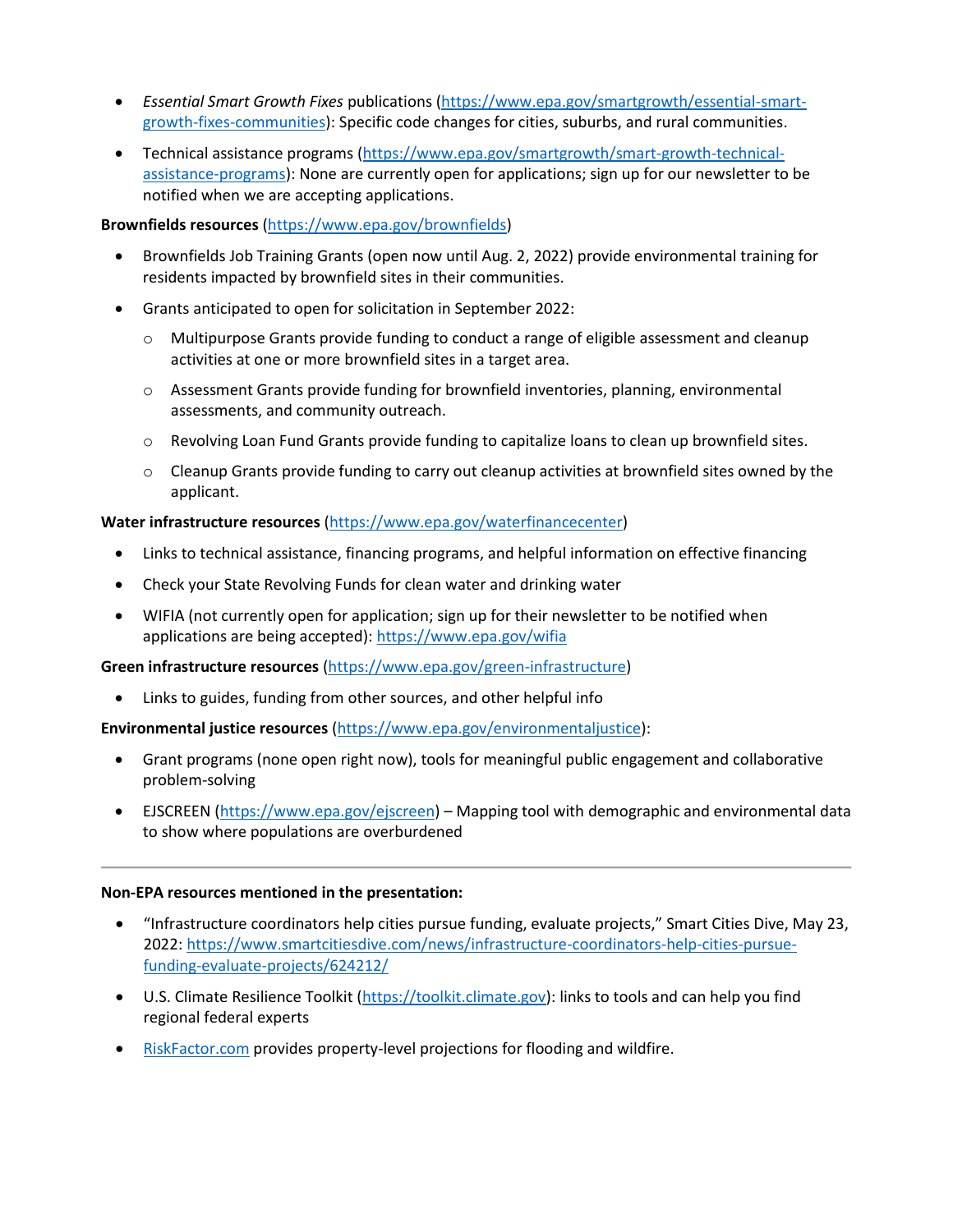

### HUD'S SECTION 108 AND EPA'S WIFIA

**P R O G R A M C O M P A R I S O N**

**About The Program**



### HUD'S SECTION 108

The Section 108 Loan Guarantee Program provides HUD Grantees with a source of low-cost, long-term community development projects that range from housing, public facilities, infrastructure and a wide variety of other physical development projects. Section 108 financing provides an avenue for communities to undertake larger, more costly projects where they may have limited resources to invest in upfront.

# EPA'S WIFIA

The Water Infrastructure Finance and Innovation Act (WIFIA) program accelerates investment in our nation's water and wastewater infrastructure by providing long-term, low-cost, supplemental credit assistance under customized terms to creditworthy water and wastewater projects of national and regional significance.